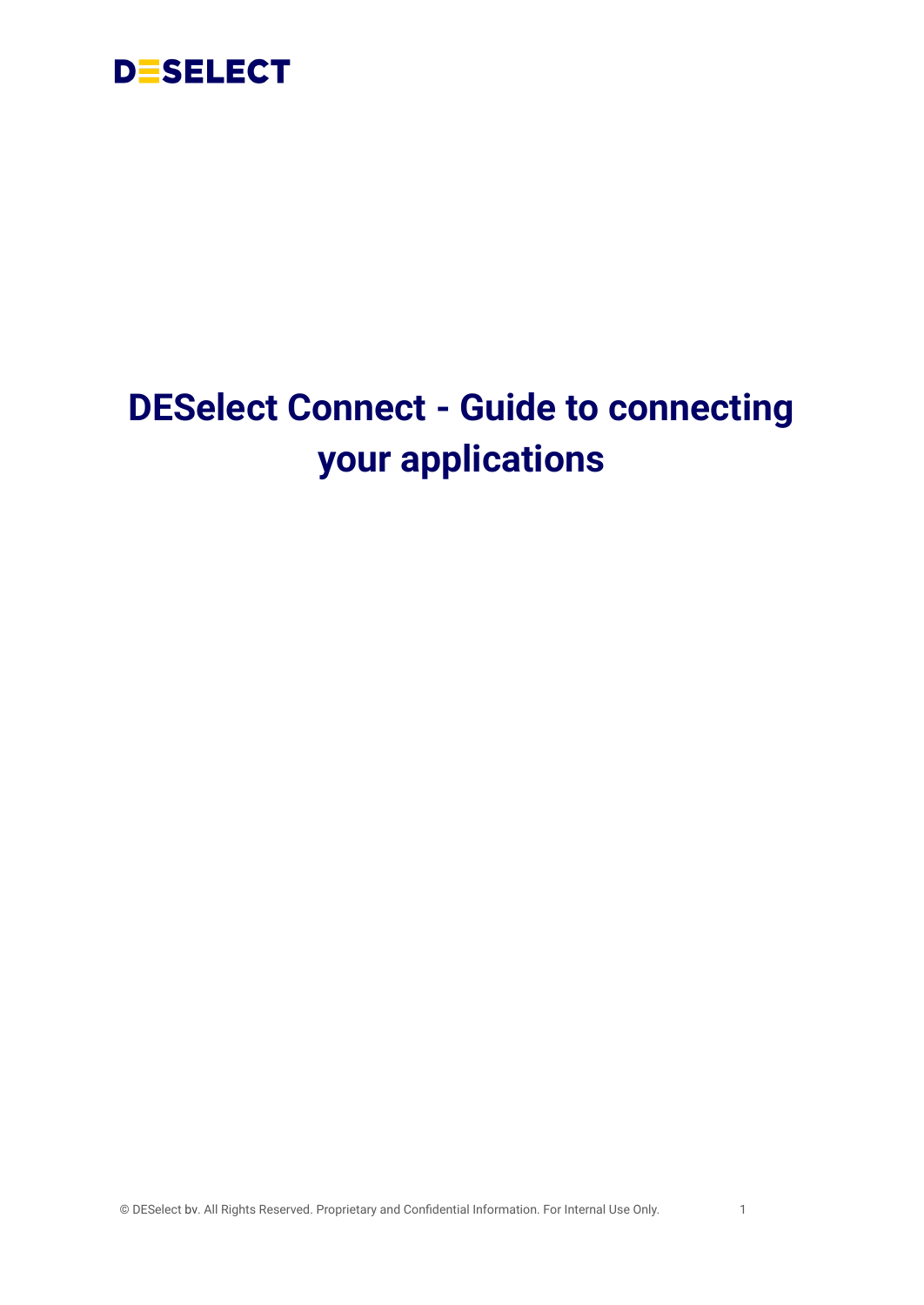

DESelect Connect will help you get your data from external sources into Salesforce Marketing Cloud (SFMC), to the right data extensions, and to the correct fields.

This guide is a companion to the Connect User Guide **[Here](https://docs.google.com/document/u/0/d/1Yo9gF_ywxZ85cKajRW3jd-iYNKkymoJLA6nD1wrXNys/edit)**, where the steps to set up the Connection inside DESelect Connect are detailed further.

# **Use DESelect Connect to send data to SFMC:**

- **When there's an event in [Shopify](#page-1-0)**
- **When there's an event in Magento / Adobe [Commerce](#page-3-0)**
- **When someone completes a form in [WordPress](#page-6-0)**
- **● When someone [completes](#page-9-0) a form in Google Forms**

### <span id="page-1-0"></span>**When there's an event in Shopify**

Shopify webhooks are a tool for retrieving and storing data from a certain Shopify event, like when an order is placed.

What you'll need

● A Shopify account

#### Create a new DESelect Connection

● Open DESelect Connect Open SFMC and choose "DESelect Connect" from the AppExchange menu to get started with your first Connection.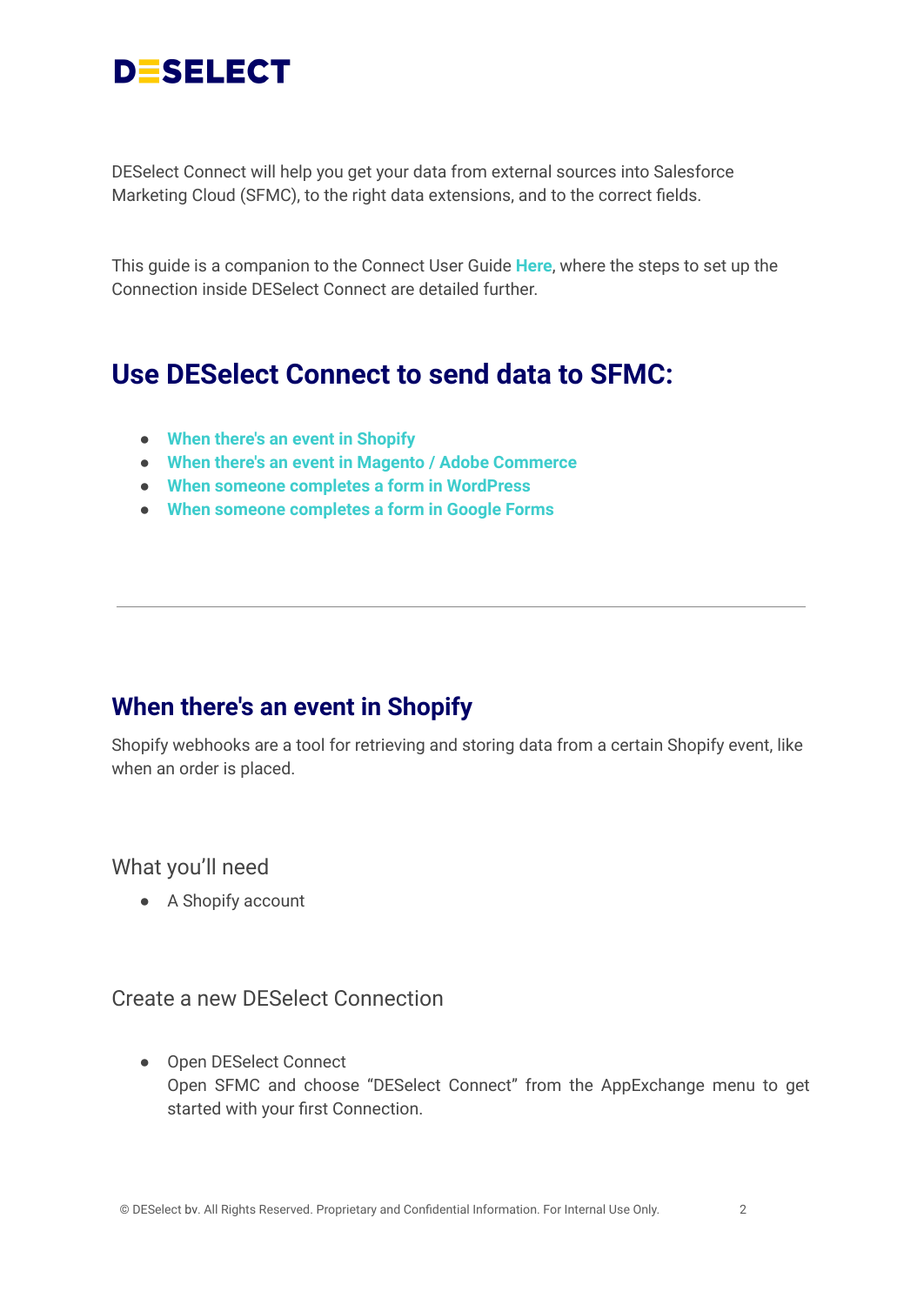

● Create a new connection

You will see the DESelect Connect Overview page, which contains details of any Connections you've already set up. Press "New Connection" to create your new connection.

| DESelect Connect |             | Search Term | Search $\mathbf{Q}$ | Feedback | DESelect Dev $\neq$ | Dom Starkey $\mathbf{\nabla}$    |            |
|------------------|-------------|-------------|---------------------|----------|---------------------|----------------------------------|------------|
| Overview         |             |             |                     |          |                     | New Connection                   |            |
| Name             | Description | Type        | Active              | Logs     |                     | Action                           |            |
|                  |             |             |                     |          |                     |                                  |            |
|                  |             |             |                     |          |                     |                                  |            |
|                  |             |             |                     |          |                     |                                  |            |
|                  |             |             |                     |          |                     |                                  |            |
|                  |             |             |                     |          |                     |                                  |            |
|                  |             |             |                     |          |                     |                                  |            |
|                  |             |             |                     |          |                     |                                  |            |
|                  |             |             |                     |          |                     |                                  |            |
|                  |             |             |                     |          |                     |                                  |            |
|                  |             |             |                     |          |                     |                                  |            |
|                  |             |             |                     |          |                     |                                  |            |
|                  |             |             |                     |          |                     |                                  |            |
|                  |             |             |                     |          |                     | $4$ [ $1$ $4$ ] $\triangleright$ | $\sqrt{2}$ |
|                  |             |             |                     |          |                     |                                  |            |

Give your connection a name and a description, and press continue.

| <b>DESelect Connect</b> |             |                                                                                                                                                                                                                  | Search Term                | Search Q |      | Feedback $\begin{pmatrix} 1 & 1 \\ 0 & 1 \end{pmatrix}$ DESelect Dev w<br>Dom Starkey |  |
|-------------------------|-------------|------------------------------------------------------------------------------------------------------------------------------------------------------------------------------------------------------------------|----------------------------|----------|------|---------------------------------------------------------------------------------------|--|
| Overview                |             |                                                                                                                                                                                                                  |                            |          |      | New Connection                                                                        |  |
| Name                    | Description | New Connection<br>Choose connection type:<br>$\bullet$ Api<br>Read input from a webhook posting to the provided endpoint.<br>* Name<br>Demo Connection<br>Description<br>Some test here to describe this connect | Type<br>Cancel<br>Continue | Active   | Logs | Action                                                                                |  |
|                         |             |                                                                                                                                                                                                                  |                            |          |      | $4 1 0 1$                                                                             |  |

On creating a new connection, you will be shown a webhook endpoint URL. We will need this URL to send our test payload in the next step.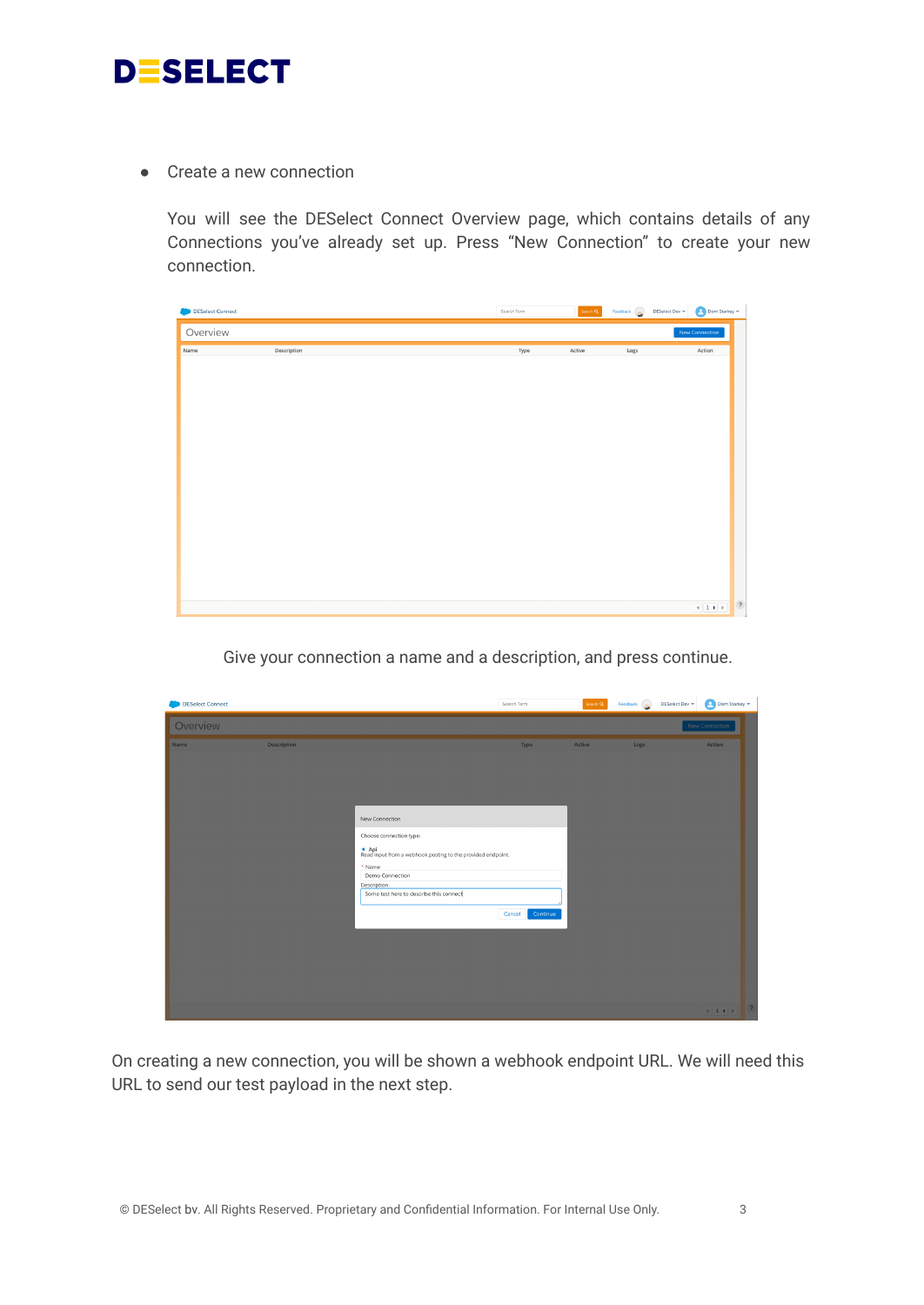# **DESELECT**

#### Create a new Webhook in Shopify

- From your Shopify admin, go to Settings > Notifications.
- Scroll down to the Webhooks section.
- Click the Create webhook button. A new window should appear.
- From the first drop-down, select the "Event" from the list.
	- For the purposes of this guide, we will select **Order fulfillment**
- **●** From the second drop-down, choose the format in which you would like Shopify to send this information to you. Choose **JSON**
- **●** Under URL, enter the URL from the previous stage
- **●** Click "Add webhook." Your webhook should now appear under the "Webhooks" section in Shopify.

#### Send a test payload

- Open DESelect Connect in a new tab/window
- Make sure that Connect is asking you to send a test payload.
- In Shopify, click " send a test notification."
- Continue with the remaining steps in creating your connection.

## <span id="page-3-0"></span>**When there's an event in Magento / Adobe Commerce**

Using an extension with Magento, you can create an API request on certain events. These include when there's a new order, a cart abandonment, etc.

There are multiple available extensions for Magento that can do this. This guide uses the free Extension Webhook by Mageplaza, available here:

**<https://marketplace.magento.com/mageplaza-module-webhook.html>**

Installation of this and other Magento extensions is outside of the scope of this guide, but there is useful information on how to install that extension in the link above or **[here](https://www.mageplaza.com/install-magento-2-extension/)**.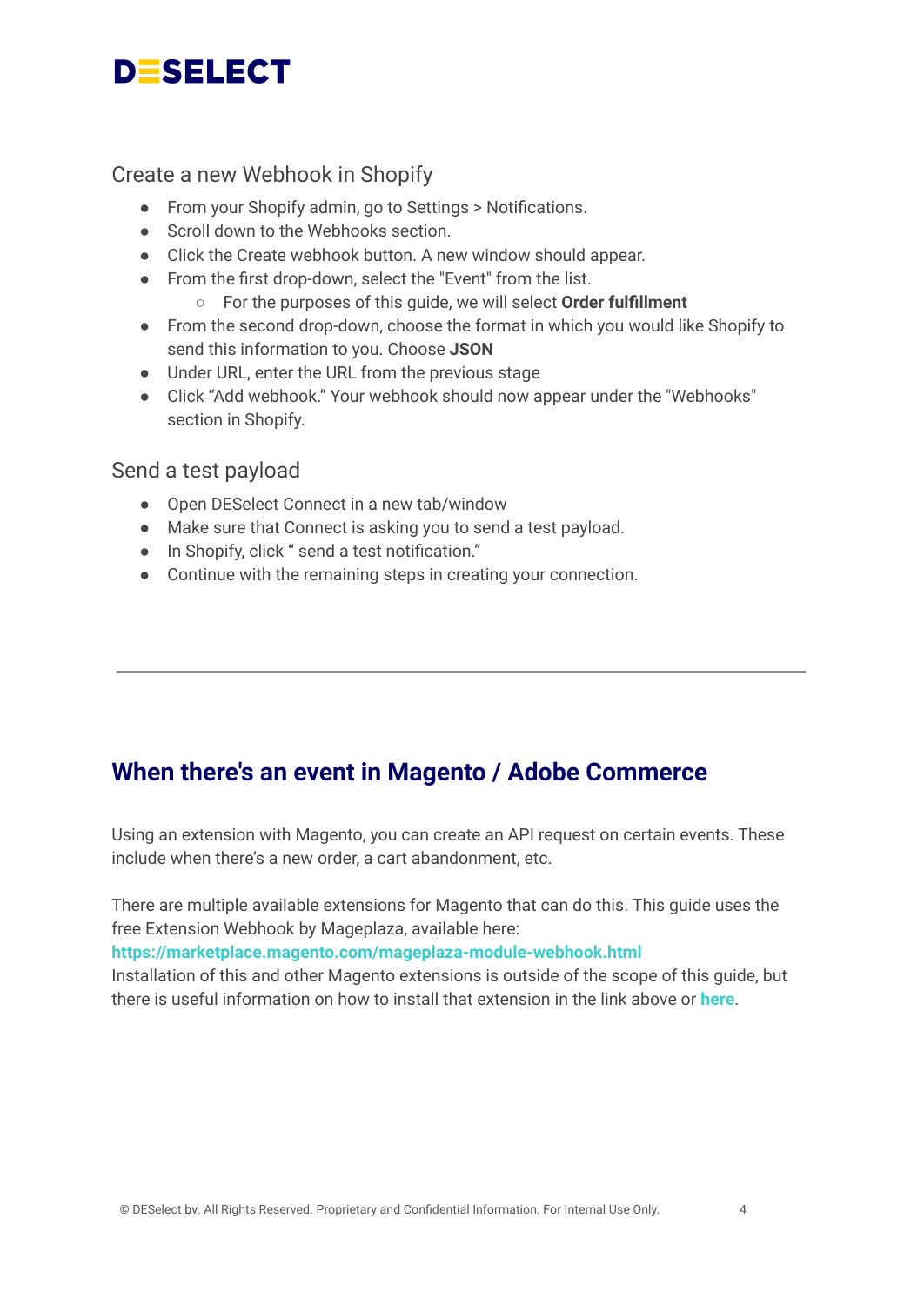

#### What you'll need

- Admin access to your Magento instance
- The Webhook extension installed on your instance.

#### Create a new DESelect Connection

- Open DESelect Connect Open SFMC and choose "DESelect Connect" from the AppExchange menu to get started with your first Connection.
- Create a new connection

You will see the DESelect Connect Overview page, which contains details of any Connections you've already set up. Press "New Connection" to create your new connection.

| <b>DESelect Connect</b> |             | Search Term | Search Q | Feedback | Dom Starkey<br>DESelect Dev $\neq$ |
|-------------------------|-------------|-------------|----------|----------|------------------------------------|
| Overview                |             |             |          |          | <b>New Connection</b>              |
| Name                    | Description | Type        | Active   | Logs     | Action                             |
|                         |             |             |          |          |                                    |
|                         |             |             |          |          |                                    |
|                         |             |             |          |          |                                    |
|                         |             |             |          |          |                                    |
|                         |             |             |          |          |                                    |
|                         |             |             |          |          |                                    |
|                         |             |             |          |          |                                    |
|                         |             |             |          |          |                                    |
|                         |             |             |          |          |                                    |
|                         |             |             |          |          |                                    |
|                         |             |             |          |          |                                    |
|                         |             |             |          |          |                                    |
|                         |             |             |          |          |                                    |
|                         |             |             |          |          | $\sqrt{2}$<br>$4$ [1 $\pm$ ] $\pm$ |

Give your connection a name and a description, and press continue.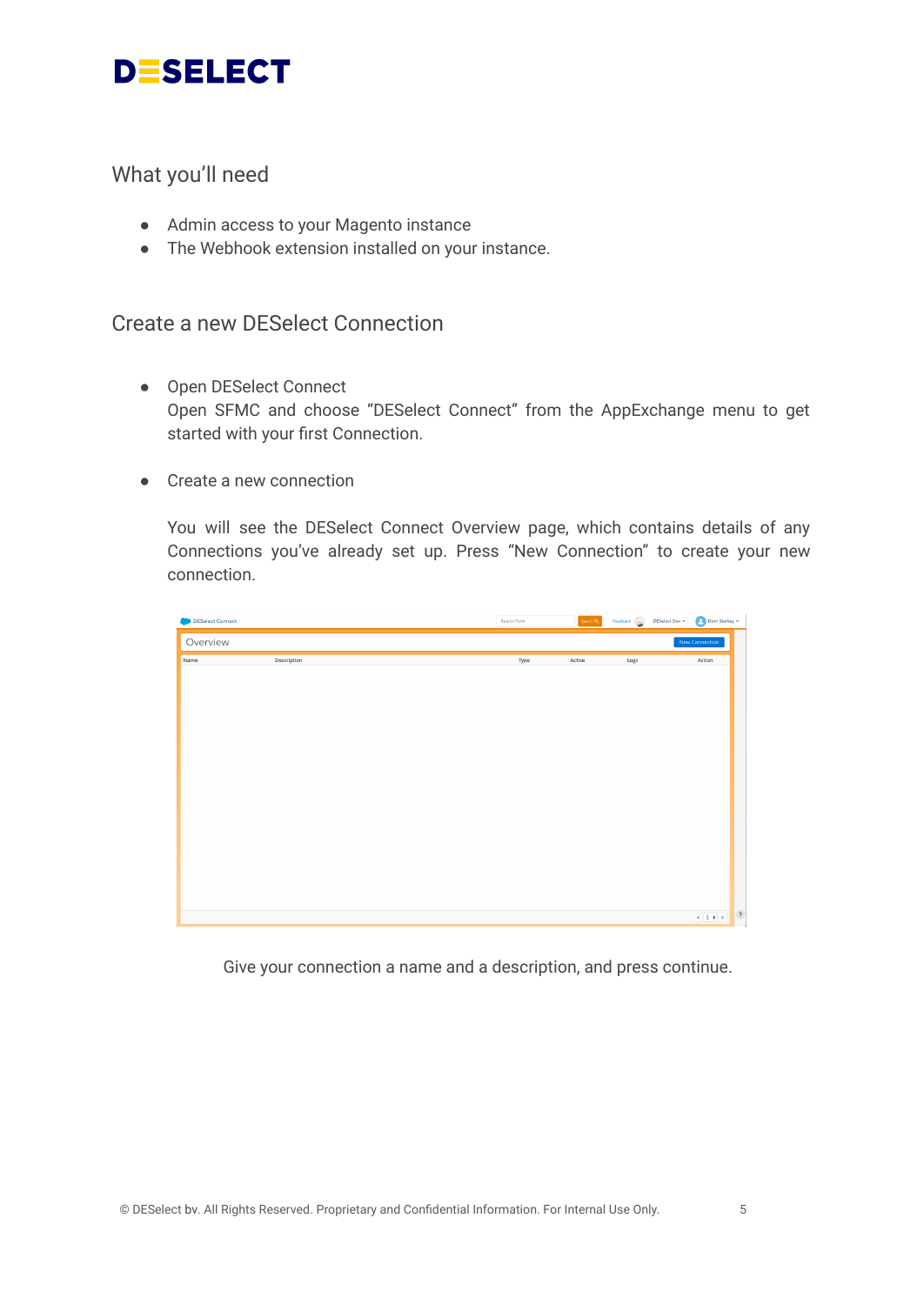

| DESelect Connect |                    |                                                                                                                                                                                                                  | Search Term                | Search Q | Feedback | Dom Starkey<br>DESelect Dev = |
|------------------|--------------------|------------------------------------------------------------------------------------------------------------------------------------------------------------------------------------------------------------------|----------------------------|----------|----------|-------------------------------|
| Overview         |                    |                                                                                                                                                                                                                  |                            |          |          | New Connection                |
| Name             | <b>Description</b> | New Connection<br>Choose connection type:<br>$\bullet$ Api<br>Read input from a webhook posting to the provided endpoint.<br>* Name<br>Demo Connection<br>Description<br>Some test here to describe this connect | Type<br>Cancel<br>Continue | Active   | Logs     | Action                        |
|                  |                    |                                                                                                                                                                                                                  |                            |          |          |                               |
|                  |                    |                                                                                                                                                                                                                  |                            |          |          | $\overline{2}$<br>4 1 1       |

On creating a new connection, you will be shown a webhook endpoint URL. We will need this URL to send our test payload in the next step.

#### Create a webhook in Magento

- Login to the Magento Admin, choose Store > Settings > Configuration > Mageplaza Extensions > Webhook.
	- Change the settings here to your choosing, but make sure you set "Enable" to "Yes" and Save Config.
- From the Admin Panel, go to System > Webhook > Manage Hooks.
- Choose to Add New button in the right corner with options such as New Order, New Product, Update Product, Delete Product, etc.
	- $\circ$  Name: Enter the name of the Hook. This name will display when sending the email to customers.
	- Status: Choose "Enable" to use Hook
	- Store View: Choose Store View where Hook is displayed. With unselected Store View, Hook will not appear.
	- Priority:
		- Enter the priority for Hook
		- The smaller the Hook priority, the higher its priority. O is the highest priority.l
- For the Payload URL field, use the URL from the previous stage from Connect.
- Choose POST for the method.
- For content-type, choose "application/json"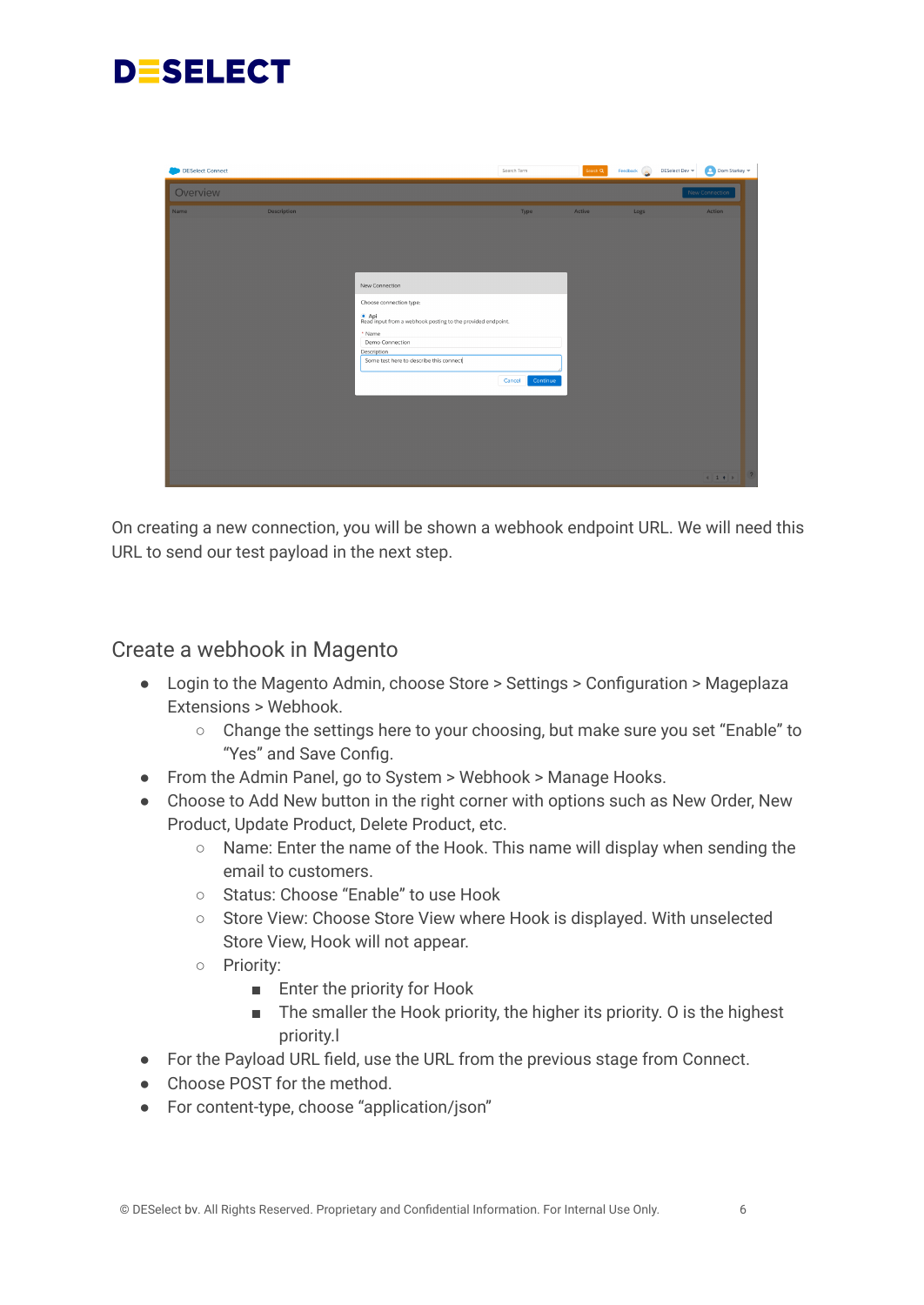

- You need to add the content into the Content field to send a request. Click Insert Variable to choose the variable.
	- The body should be in JSON format. For more information on this, **see [here](https://www.w3schools.com/js/js_json_intro.asp)**
	- Your eventual Body should look something like this:

"itemId" : {{entity.item\_id}}, "Date": {{entity.date}}

- Where the green text is a property title that you choose and the blue text comes from the variables being inserted.
- Click Save to save your new webhook

{

}

#### Send a test payload

Once the webhook is saved, carry out a test event and follow the remaining steps in the Connect User Guide.

#### <span id="page-6-0"></span>**When someone completes a form in WordPress**

WordPress is a popular content management system with a world of extensions and plugins to extend and customize the functionality of your website. The most common extension for contact forms in WordPress is WPForms, and this guide will show how to combine WordPress, WPForms, and The WPForms Webhooks addon to send data directly from WordPress contact forms to DESelect Connect and SFMC.

#### What you'll need

- Admin access to your WordPress instance
- The WPForms extension was installed, and a working contact form
- The WPForms Webhooks Addon installed
	- Details and installation guide are here: **https://wpforms.com/addons/webhooks-addon/**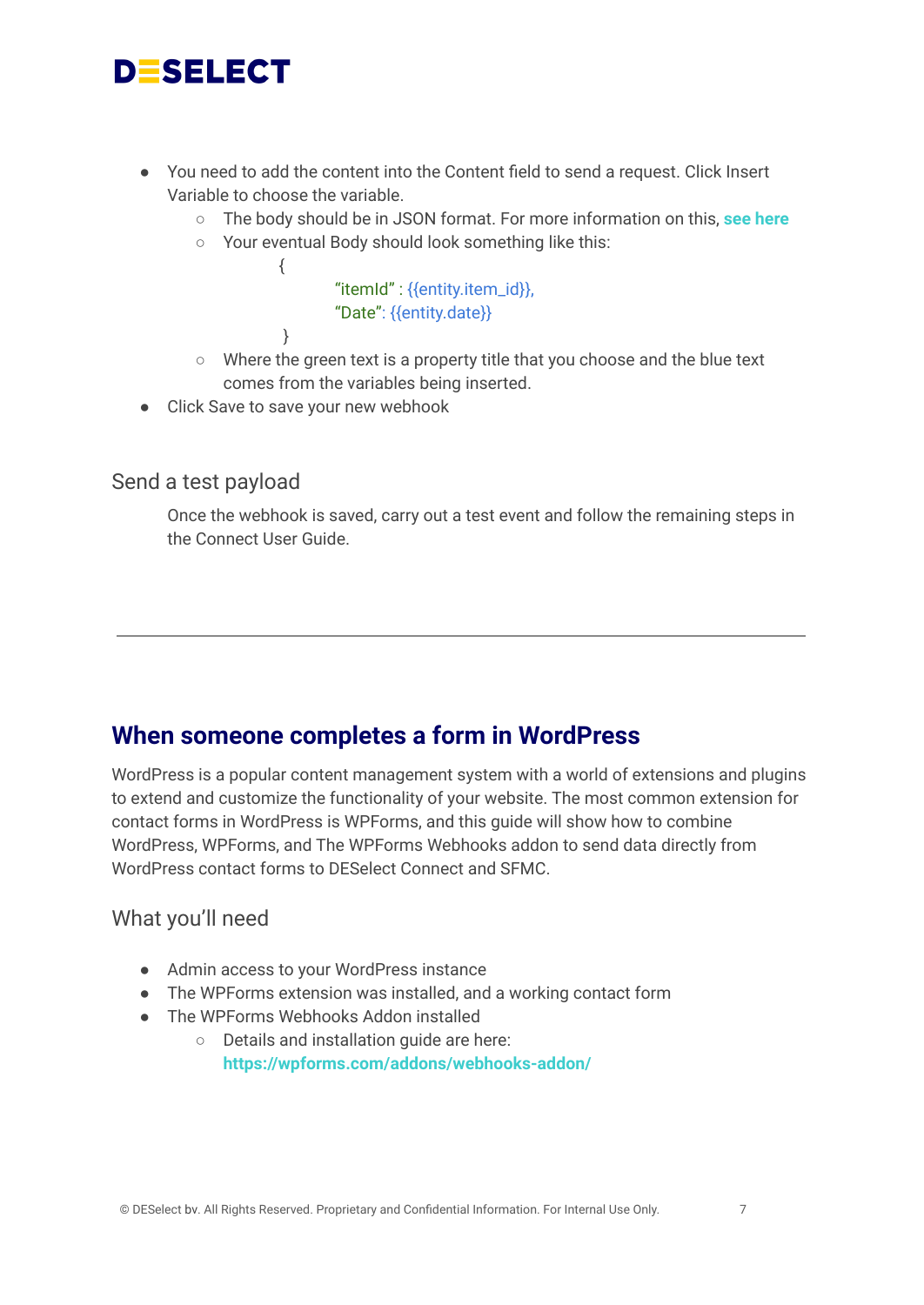

Create a new DESelect Connection

- Open DESelect Connect Open SFMC and choose "DESelect Connect" from the AppExchange menu to get started with your first Connection.
- Create a new connection

You will see the DESelect Connect Overview page, which contains details of any Connections you've already set up. Press "New Connection" to create your new connection.



Give your connection a name and a description, and press continue.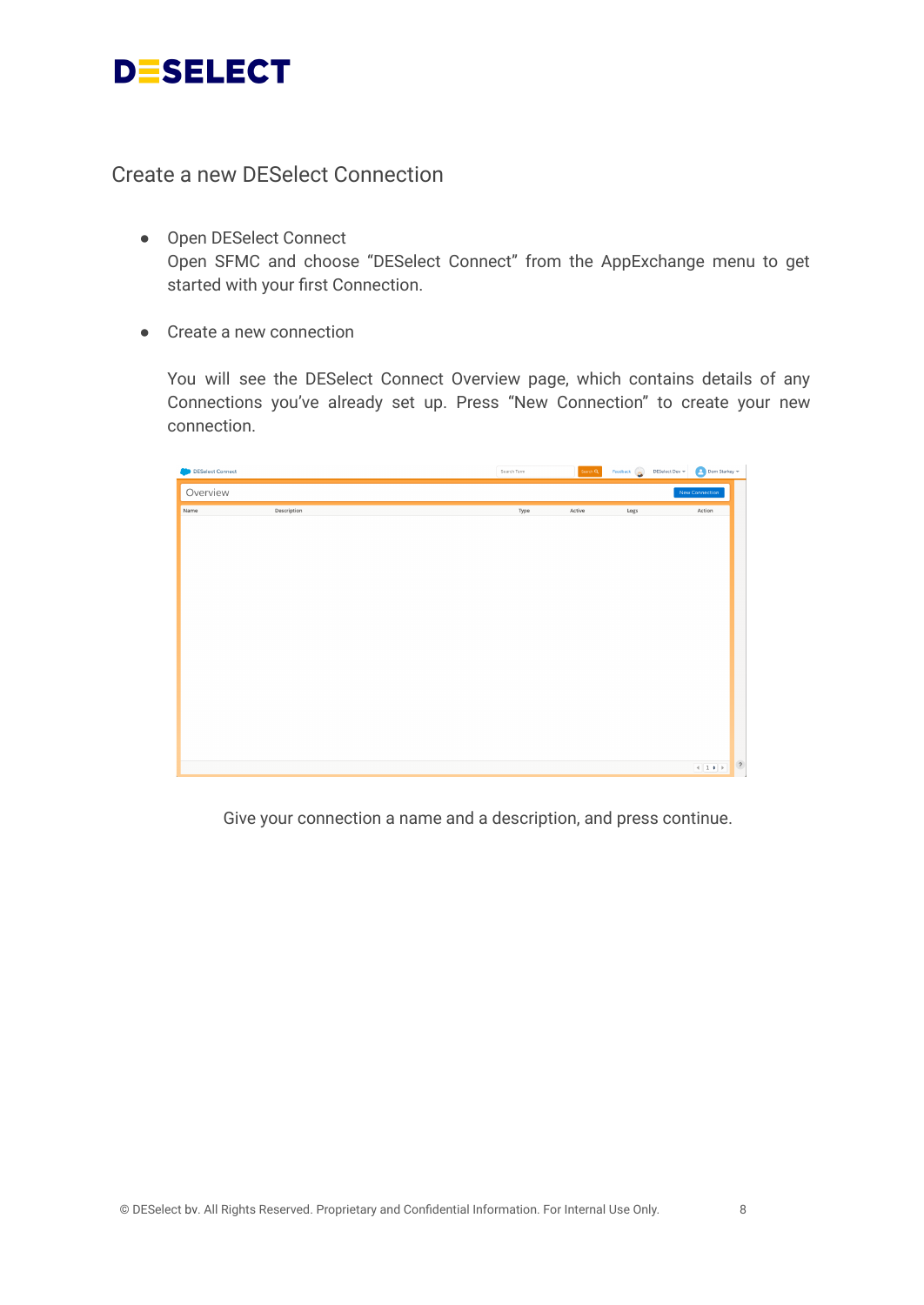

| DESelect Connect |             |                                                                                                                                                                                                                  | Search Term                | Search Q | Feedback ( | Dom Starkey w<br>DESelect Dev = |
|------------------|-------------|------------------------------------------------------------------------------------------------------------------------------------------------------------------------------------------------------------------|----------------------------|----------|------------|---------------------------------|
| Overview         |             |                                                                                                                                                                                                                  |                            |          |            | New Connection                  |
| Name             | Description | New Connection<br>Choose connection type:<br>$\bullet$ Api<br>Read input from a webhook posting to the provided endpoint.<br>* Name<br>Demo Connection<br>Description<br>Some test here to describe this connect | Type<br>Cancel<br>Continue | Active   | Logs       | Action                          |
|                  |             |                                                                                                                                                                                                                  |                            |          |            |                                 |
|                  |             |                                                                                                                                                                                                                  |                            |          |            | $\overline{2}$<br>4 1 1         |

On creating a new connection, you will be shown a webhook endpoint URL. We will need this URL to send our test payload in the next step.

#### Create a webhook in WordPress

- Within the form builder in the admin pages of WordPress, click the settings tab, then Webhooks.
- From the Webhooks dropdown, switch this setting to On.
- For "Request URL, add the URL from the previous Connect step.
- For "Request Method," choose POST
- For "Request Format," choose JSON
- You can leave the secret and headers sections empty
- For "Request Body," add the names of the variables you wish to send to Connect/SFMC
	- The name on the left will be the property name of your choosing. The dropdown on the right allows you to select the form variable to send with this property. We will map these into your SFMC Data Extension later.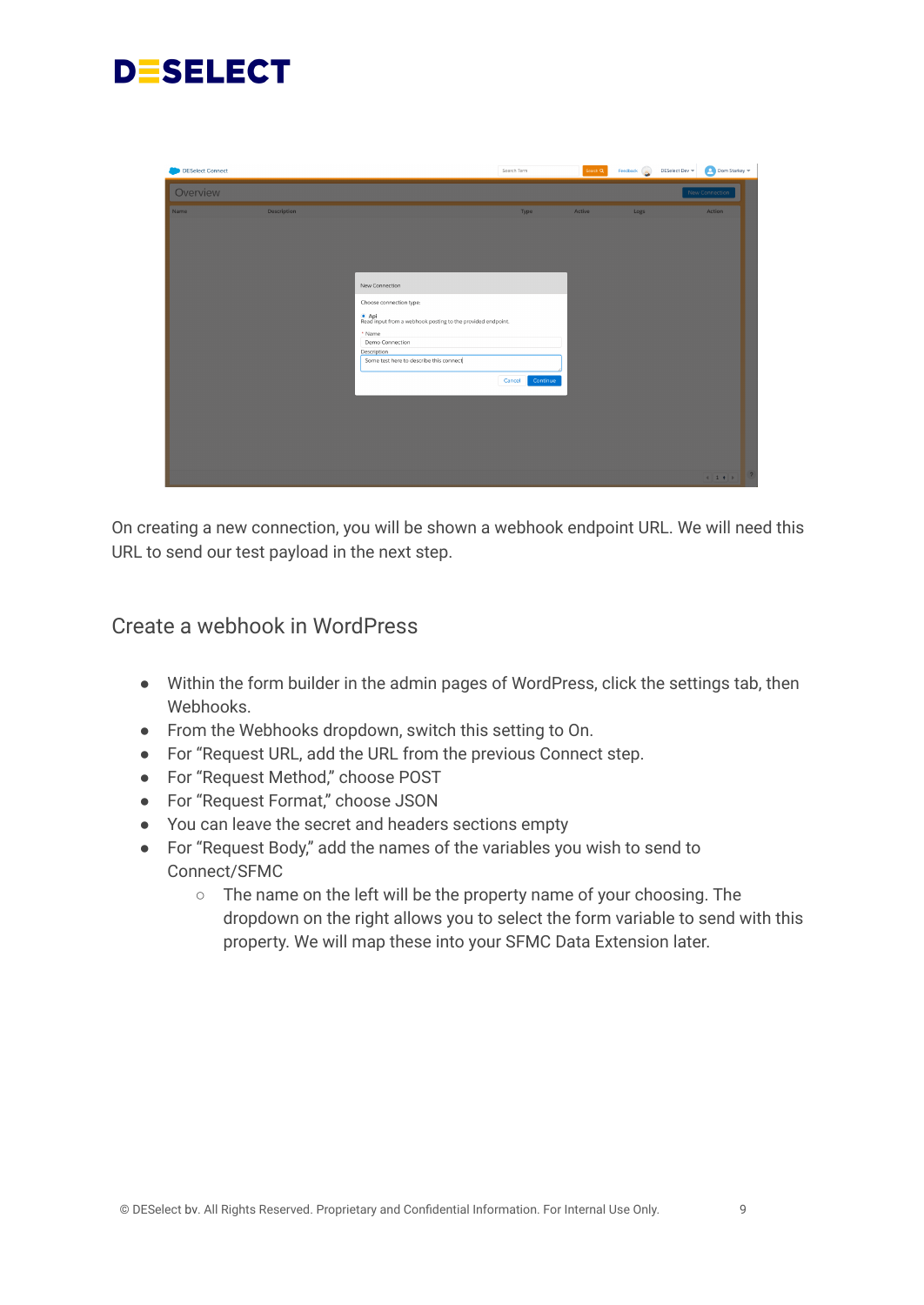

#### Send a test payload

Once the webhook is saved, fill in the form as a test and follow the remaining steps in the Connect User Guide.

### <span id="page-9-0"></span>**When someone completes a form in Google Forms**

Google Forms has the native capability to send Google Form submissions to a Google Sheet. But with a bit of effort and custom scripting, it is possible to also send submissions to DESelect Connect and SFMC.

What you'll need

- A Google Form that you wish to send the submissions from
- Basic javascript skills to create the Script.

Create a new DESelect Connection

- Open DESelect Connect Open SFMC and choose "DESelect Connect" from the AppExchange menu to get started with your first Connection.
- Create a new connection

You will see the DESelect Connect Overview page, which contains details of any Connections you've already set up. Press "New Connection" to create your new connection.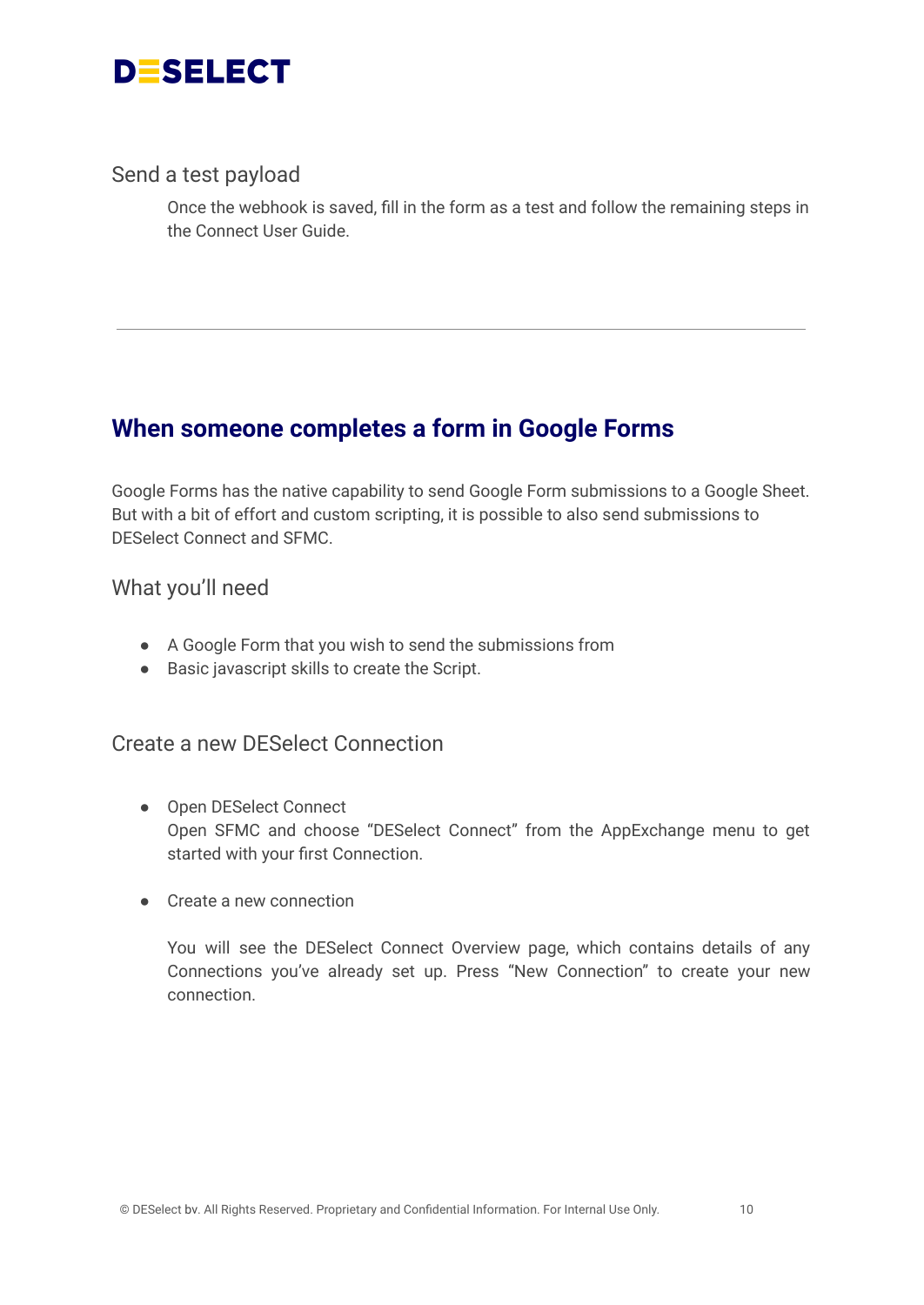

| <b>DESelect Connect</b> |             | Search Term | Search $\mathbf{Q}^{\top}$ | Feedback $\begin{array}{ c c c }\hline \dots \end{array}$ | Dom Starkey $\mathbf w$<br>DESelect Dev $\neq$               |
|-------------------------|-------------|-------------|----------------------------|-----------------------------------------------------------|--------------------------------------------------------------|
| Overview                |             |             |                            |                                                           | New Connection                                               |
| Name                    | Description | Type        | Active                     | Logs                                                      | Action                                                       |
|                         |             |             |                            |                                                           |                                                              |
|                         |             |             |                            |                                                           |                                                              |
|                         |             |             |                            |                                                           |                                                              |
|                         |             |             |                            |                                                           |                                                              |
|                         |             |             |                            |                                                           |                                                              |
|                         |             |             |                            |                                                           |                                                              |
|                         |             |             |                            |                                                           |                                                              |
|                         |             |             |                            |                                                           |                                                              |
|                         |             |             |                            |                                                           |                                                              |
|                         |             |             |                            |                                                           |                                                              |
|                         |             |             |                            |                                                           |                                                              |
|                         |             |             |                            |                                                           |                                                              |
|                         |             |             |                            |                                                           | $\overline{\mathcal{E}}$<br>$4$ 1 $\bullet$ $\triangleright$ |

Give your connection a name and a description, and press continue.

| DESelect Connect |                    |                                                                                                                                                                                                        | Search Term                | Search Q | Feedback $\alpha$ | DESelect Dev $\neq$ | Dom Starkey             |
|------------------|--------------------|--------------------------------------------------------------------------------------------------------------------------------------------------------------------------------------------------------|----------------------------|----------|-------------------|---------------------|-------------------------|
| Overview         |                    |                                                                                                                                                                                                        |                            |          |                   |                     | New Connection          |
| Name             | <b>Description</b> | New Connection<br>Choose connection type:<br>Api<br>Read input from a webhook posting to the provided endpoint.<br>* Name<br>Demo Connection<br>Description<br>Some test here to describe this connect | Type<br>Continue<br>Cancel | Active   | Logs              |                     | <b>Action</b>           |
|                  |                    |                                                                                                                                                                                                        |                            |          |                   |                     |                         |
|                  |                    |                                                                                                                                                                                                        |                            |          |                   |                     | $\overline{2}$<br>4 1 1 |

On creating a new connection, you will be shown a webhook endpoint URL. We will need this URL to send our test payload in the next step.

#### Add a script to your Google Form

- Inside your Google form editor view, click on the three vertical dots in the top right corner and select "Script Editor."
- Copy and paste the following script into the editor: